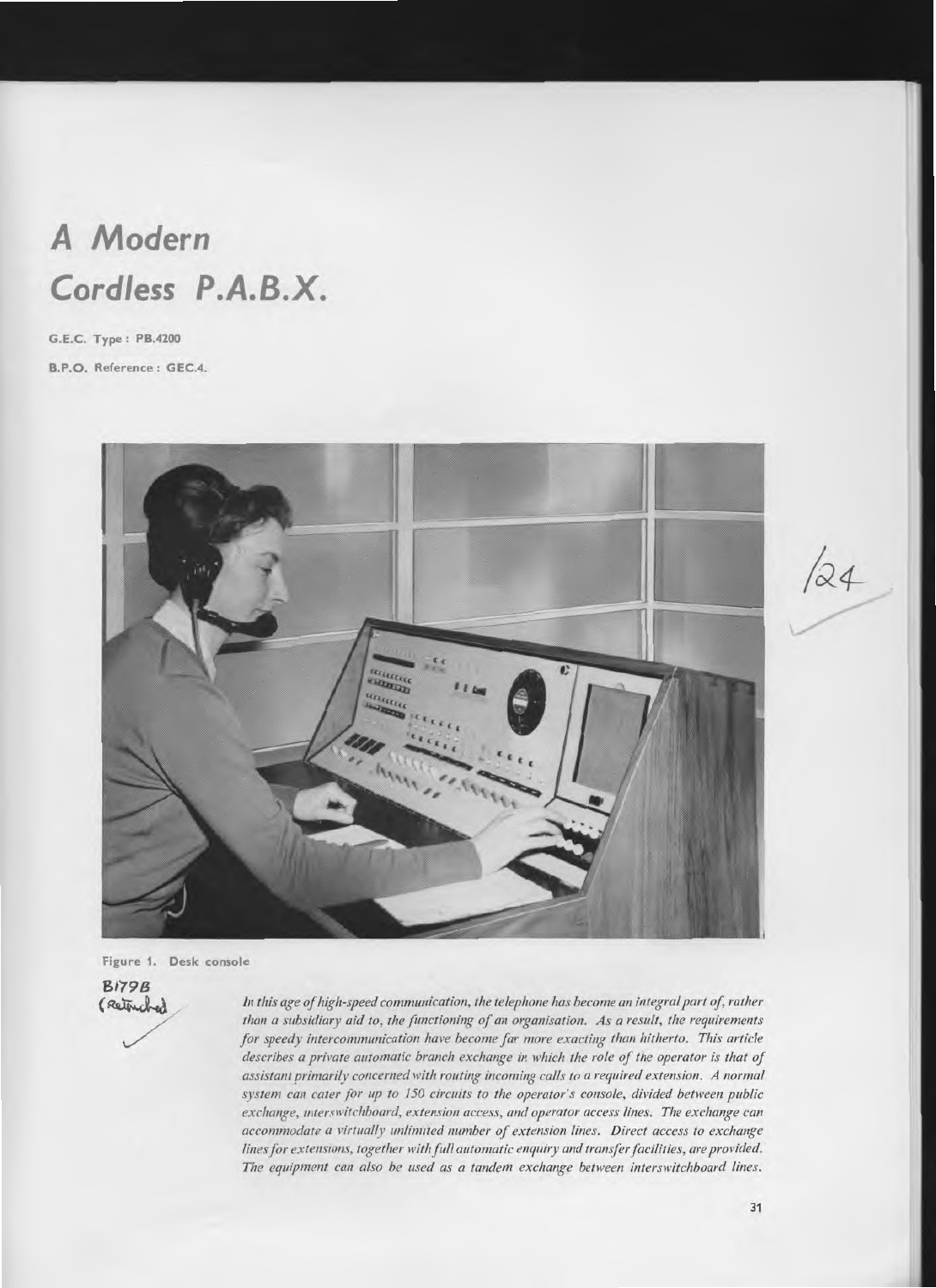A private branch exchange takes one of three forms. Firstly, there is the all-manual system (p.m.b.x.) whereby all calls, internal and external, are routed via the operator. Secondly, there is the manual external system working side by side with an automatic internal system  $(p,m,b.x. + p.a.x.)$ . This second form may be two completely independent equipments, with all the attendant duplication of apparatus, or the two systems can be integrated (p.a.b.x.).

The logical development of a branch exchange is the one in which the extension is his own operator for the purpose of setting up calls, without reference to the exchange operator This leaves the switchboard free to deal with incoming calls and situations where operator assistance is required. Small cordless p.a.b.x. installations have been in use for a number of years. However, it is only recently that cordless-switchboard systems having a capacity of more than 100 extension lines have been available. The equipment to be described has been introduced by the G.E.C. to simplify the operator's work and provide a modern operating console.

**Incoming Calls.** All public exchange calls are routed to the operator for connexion to the required extension. Interswitchboard calls can be routed either to the operator or direct to the extension circuits, as required.

**Outgoing Calls.** All extensions can gain access to public exchange lines by dialling digit '9' but complete or partial barring may be applied to selected extensions if required. Access to interswitchboard lines is gained either via the operator or by dialling the appropriate routing digits.

**Enquiry and Transfer.** Any extension can make an enquiry call to another extension while holding a public exchange or interswitchboard call. Similarly, a call can be transferred from one extension to another. Enquiry and transfer may be repeated as often as required.

**Internal Calls.** Extension-to-extension calls are fully automatic. The enquiry and transfer facility is inoperative on internal calls. To avoid a congestion on equipment due, for example, to a receiver having been incorrectly replaced, first-party release is given.

**Executive Working.** When required, an executive can gain priority operator service on lifting the handset by connecting the extension direct to the console bypassing the selector circuits. He is also able to dial calls himself from the same telephone. When permitted by the Telephone Administration, an executive can introduce an "executive waiting" tone on a busy extension line when he requires urgent connexion to that extension.

**Operator Services.** In addition to answering incoming calls from the public exchange, the operator, when required, sets up outgoing calls particularly from barred and restricted extensions. An indication of "all circuits busy" in any individual route is given by **ROUTE BUSY** lamps on the console. All calls are set up by means of a 10-digit keysender. A call can be trunk offered to any engaged extension by dialling an additional digit '1' The operator can be called into a public-exchange or interswitchboard connexion by the extension, and if necessary take over the call. She is able to hold and/or monitor any connexion into which she has been brought.

**Tandem Working.** The equipment can be used as a tandem exchange between interswitchboard lines.

**Night Service.** Full night-service working is provided either by means of a nightattendant's cabinet or by any, or selected, extensions. A call can then be transferred in the normal manner. Outgoing calls are achieved in the normal manner without operator assistance.

*Features*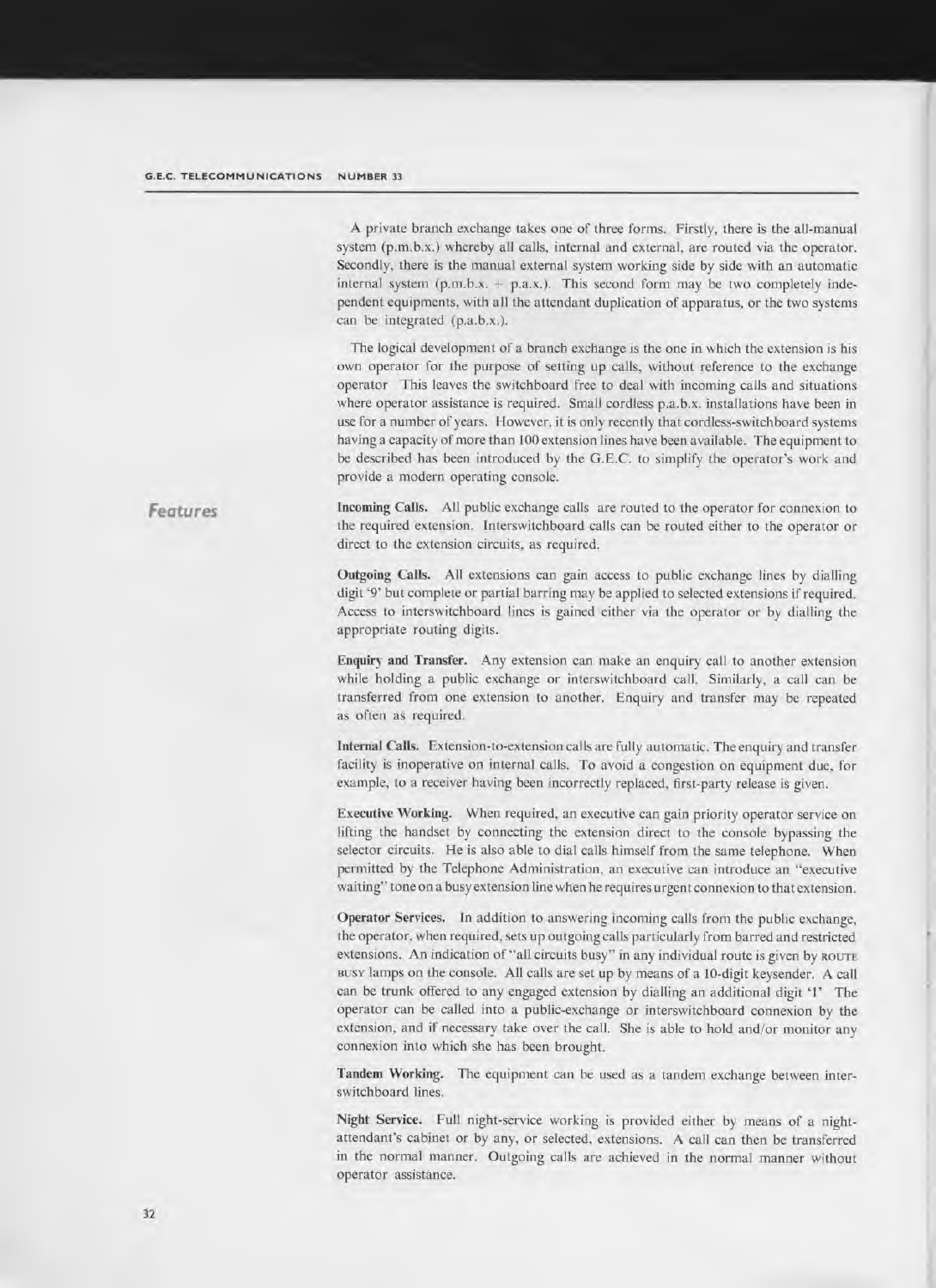#### **Desk Console**

The console-type switchboard is floor mounting and is shown in figure 1. All connexions are established by key operation and keysending. Calling and supervisory lamps are associated with each key. The maximum number of external routes on a standard console is thirty; these are divided between the p.a.b.x., public exchange, and interswitchboard lines.

The operator answers a call coming into the console by the operation of two keys, a **CONNECT** circuit key, and either a **PABX,** public **EXCHANGE, INTERSWITCHBOARD** or **EXECUTIVE** route answer key depending on the class of call. A splitting key designated **SPEAK PABX/LINE** enables the operator to converse with an extension to the exclusion of, but holding, a public exchange line, or vice versa, or to intrude on a conversation (with the key in its central position) when assistance is required. When this intrusion facility is in use, a subdued clicking tone is superimposed to indicate to the conversing parties that the conversation is no longer private. Associated with each **CONNECT** key are three indicator lamps. The uppermost is arranged to glow when the keysender is pulsing out, while the other two, designated **SUPY** 1 and **SUPY** 2, indicate the state of any attempted connexion. Separate **ROUTE BUSY** lamps are provided for each group of lines, to give an immediate indication of congestion.

A keysender is provided for setting up all calls, whether to extension or public exchange lines. To eliminate any inconvenience in the unlikely event of failure of the keysender, a normal dial is also provided. This is usually out of circuit, and is brought into use by means of a key switch on the console.

For use in s.t.d. areas, timing meters, additional to any fitted in the apparatus room, can be provided to allow the operator to time calls. Up to four of these console-mounted meters, each with its own "in use" indicator lamp, can be provided and are brought into circuit by means of key switches.

Finally, three lamps are fitted to indicate the number of calls, whatever their source, awaiting the operator's attention. The lamps are designated **CALLS WAITING, BUSY** and **CONGESTION.** A typical method of operation is for the **CALLS WAITING** lamp to light for two to six calls waiting, the **BUSY** lamp for six to twelve calls, and the **CONGESTION** lamp for twelve or more calls. The number of calls waiting at each stage before its respective lamp will light can be varied to suit individual customer requirements.

The system can be extended easily to incorporate more operators by adding further positions as the overall capacity increases. Because there is no multiple connexion necessary between positions, multi-position consoles do not have to *be* installed "en suite" The console facia panel is hinged so that it can be easily swung forward to allow access to the wiring at the back of the panel.

Access to the cable terminations is from front or rear so that the consoles may be located against a wall. The desk front allows plenty of space for writing, and compartments are provided for telephone directories and other references.

### **Internal Calls**

All internal calls are fully automatic. The caller establishes contact with another extension by dialling the appropriate number in the normal manner. If required by a customer, certain selected extensions may be auto-manual, as discussed later under "Executive Working", in this case, the calling extension has access to the operator console via a linefinder and not via the extension group selectors.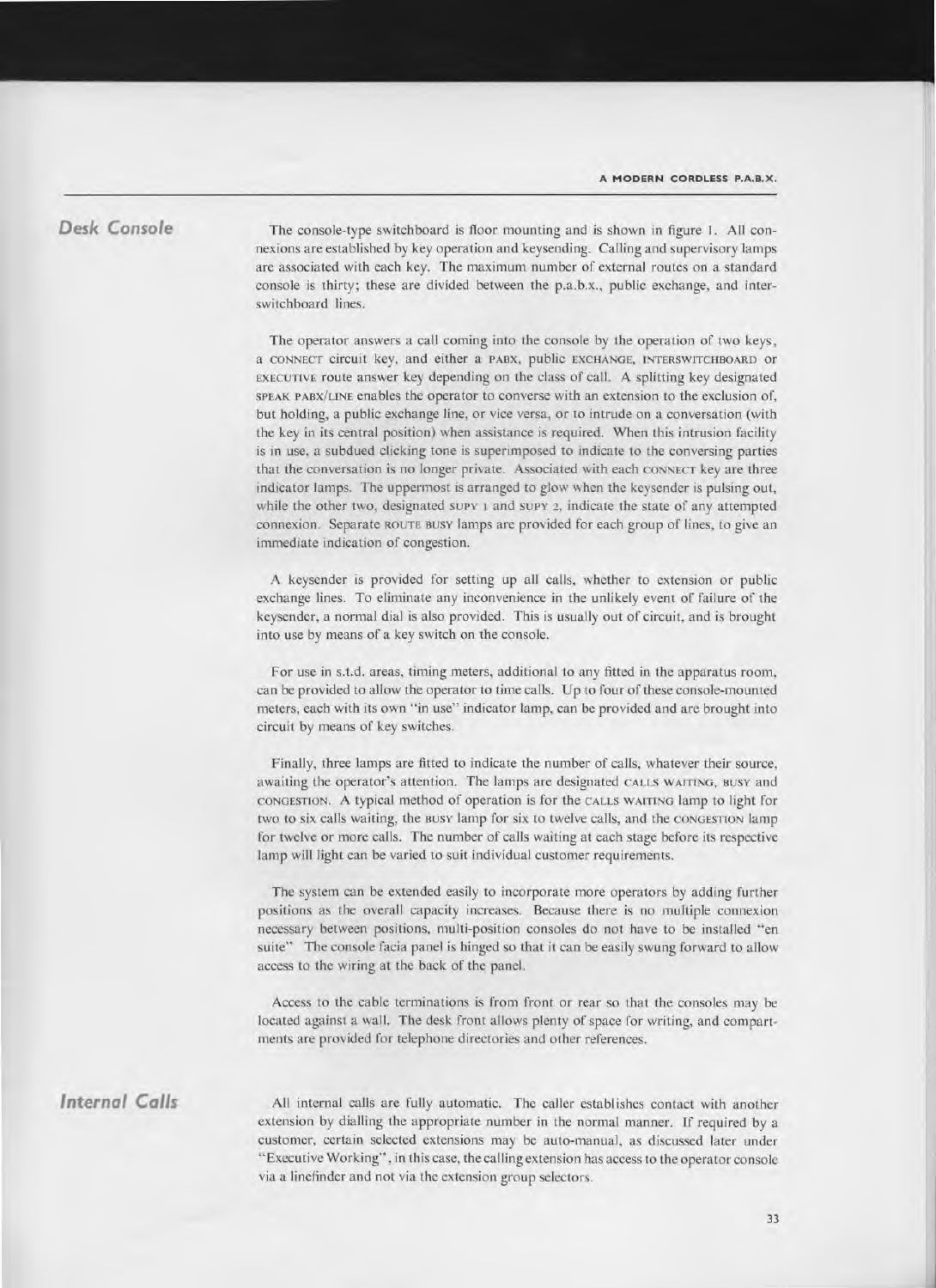



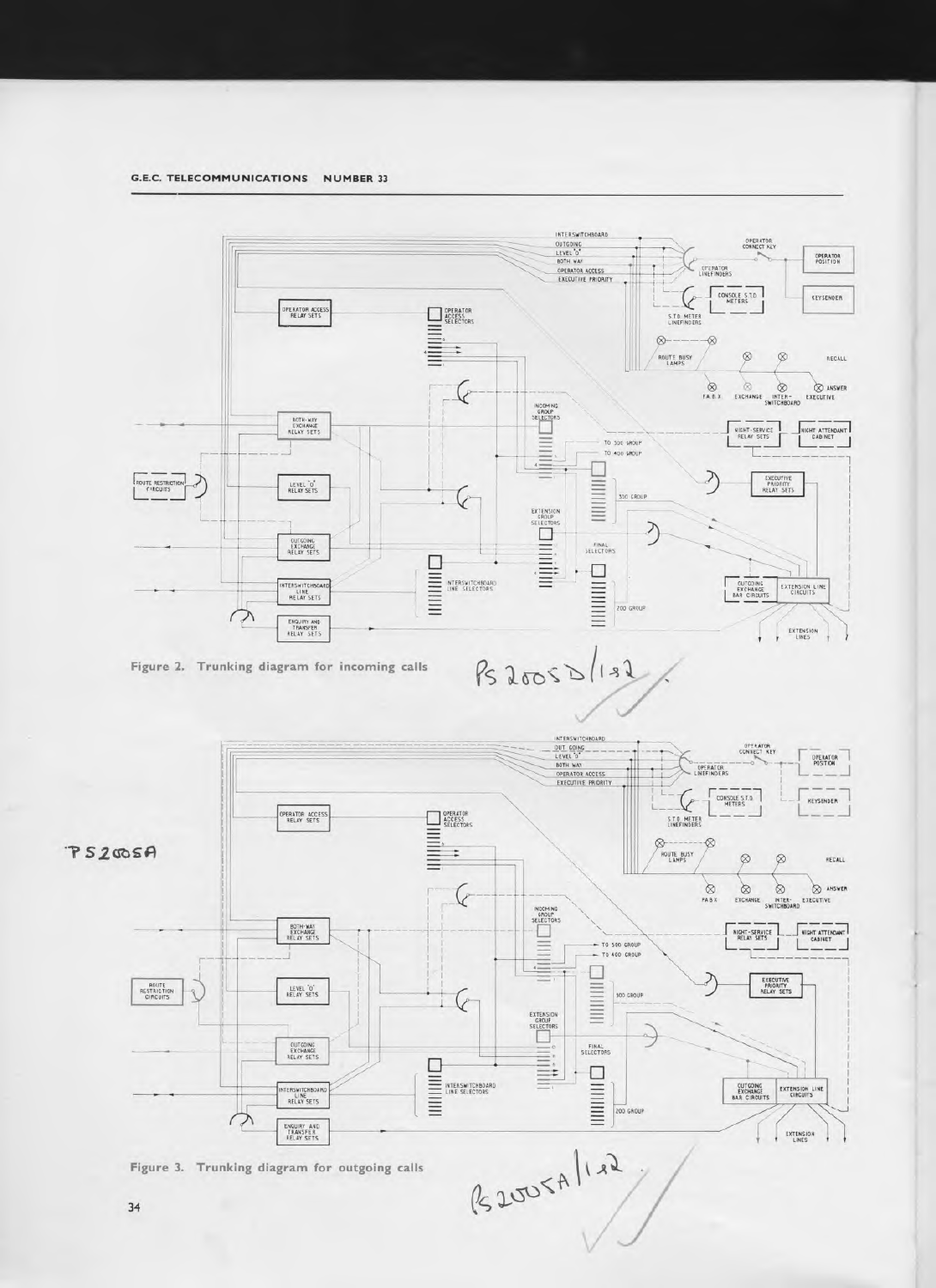#### **Incoming Calls**

The routing of an incoming call from the public exchange is shown in figure 2. An incoming call over the public exchange lines is routed first to the p.a.b.x. operator, via the appropriate relay set. The call is indicated at the console by an **EXCHANGE ANSWER**  lamp lighting. When the operator presses one of the **CONNECT** keys and the **EXCHANGE ANS wER** key, the operator linefinder hunts until the calling line is seized. The operator is then connected to the caller for conversation. The linefinders used in the G.E.C.4 are of the non-homing type, *i.e.,* they remain in the position set by the previous call handled until required to hunt for a new call, this method reduces contact wear and provides a degree of call queueing.

Having ascertained the required extension, the operator sets the **SPEAK PABX/LINE** key to **SPEAK PABX.** This gives the operator access to an incoming first-group selector and applies a "hold" loop to the exchange line. The extension number can then be set up by the operator. After keying the number, the operator returns the **SPEAK PABX/LINE**  key and **CONNECT** key to their normal positions unless she wishes to introduce the call privately. The operator is still in circuit until the **CONNECT** key is restored. Ringwhen-free is automatically available when connexion to a busy extension is attempted. Alternatively, the operator can trunk offer by keying the additional digit '1' The operator is then connected to the busy line and the operator-intrusion tone is superimposed, the required extension is rung automatically when the extension receiver is replaced.

At any stage the operator may retire from the circuit by releasing the **CONNECT** key. Connexions are then released from the console, and controlled by the connected parties. Unanswered calls are automatically held so that the operator can contact the caller. If the operator remains in circuit on an answered call, a subdued intrusion tone is introduced to indicate to the conversing parties that the conversation is not private. Should the operator require to maintain the connexion on the console after the extension has answered, the HOLD key of the connecting circuit is operated. The operator can speak privately on the exchange line by setting the **SPEAK PABX/LINE** key to **SPEAK LINE.** 

Where several telephones are located in the same room or office, arrangements for hunting over a group of 2-10 consecutive extension numbers can be included to minimise waiting delays when the first number is busy.

## **Outgoing Calls**

Figure 3 indicates the routing for outgoing calls. All extensions can have access to the public exchange by simply dialling digit '9' after which the extension hears the public exchange dial tone and then proceeds to complete the call by dialling the required number. If required, certain extensions can be barred direct access to the public exchange, either completely or partially.

Complete barring is introduced at the selector level. If a barred extension attempts to gain access to the public exchange by dialling '9', the number-unobtainable tone is returned to the extension. Route restriction is introduced at the exchange relay sets and can be used to allow an extension local calls but prohibit trunk calls, either s.t.d. or via the public exchange operator. When a restricted extension dials '9', the routerestriction linefinder seizes the line. If the extension then continues to dial a barred route, the route-restriction circuit returns the number unobtainable tone to the extension and releases the public exchange equipment. The barring category is determined by straps on the extension line circuit.

Extensions also have access to the public exchange lines via the p.a.b.x. operator. The extension dials '0' and is routed to the operator, via the level '0' relay sets. The

12 年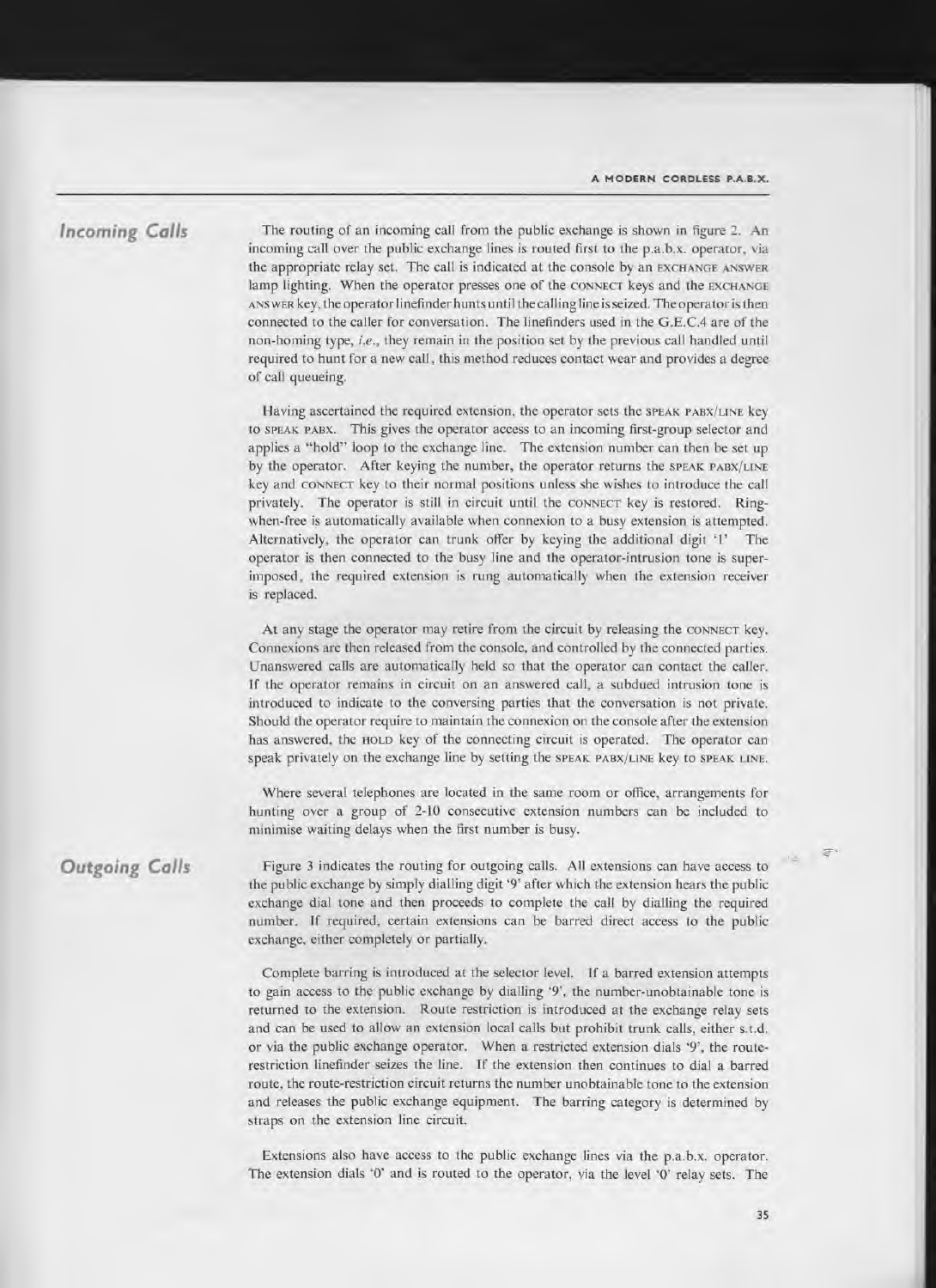operator ascertains the required number and the number of the calling extension who then clears. The operator sets up the required call over an outgoing line and when the called party answers, calls back the extension via an incoming group selector, as for a normal incoming call. This routing is indicated by the dotted lines on figure 3.

#### Interswitchboard  $Calls$

Interswitchboard calls may be established in a similar manner to calls to and from public exchanges. If outgoing auto-access is permitted, an extension siezes the interswitchboard lines by dialling the appropriate routing digit. An incoming call can either be routed to the operator's console, or be given access to an incoming group selector.

Facilities are incorporated whereby the p.a.b.x. can be used as a tandem exchange between interswitchboard lines. This is of considerable importance where there are a number of private exchanges requiring full intercommunication facilities and it is not practicable, technically or economically, to interconnect each exchange directly. The calling extension dials the required code to connect to the central tandem exchange. The equipment can be arranged so that either the p.a.b.x. operator sets up the required call, or the calling extension is given direct access to the incoming first group selectors and dials the appropriate routing digits to give access to the required exchange.

The inclusion of the tandem-working facility could give an incoming public-exchange call access to an interswitchboard line. This is permissible on interswitchboard extension line working but not on a private wire. When private-wire working is used, an exchange call is barred by means of a signal fed from the exchange relay set to the interswitchboard relay set. This does not prohibit an enquiry call, but it does prohibit a transfer of an exchange call to a private wire.



Figure 4. Trunking diagram for enquiry and transfer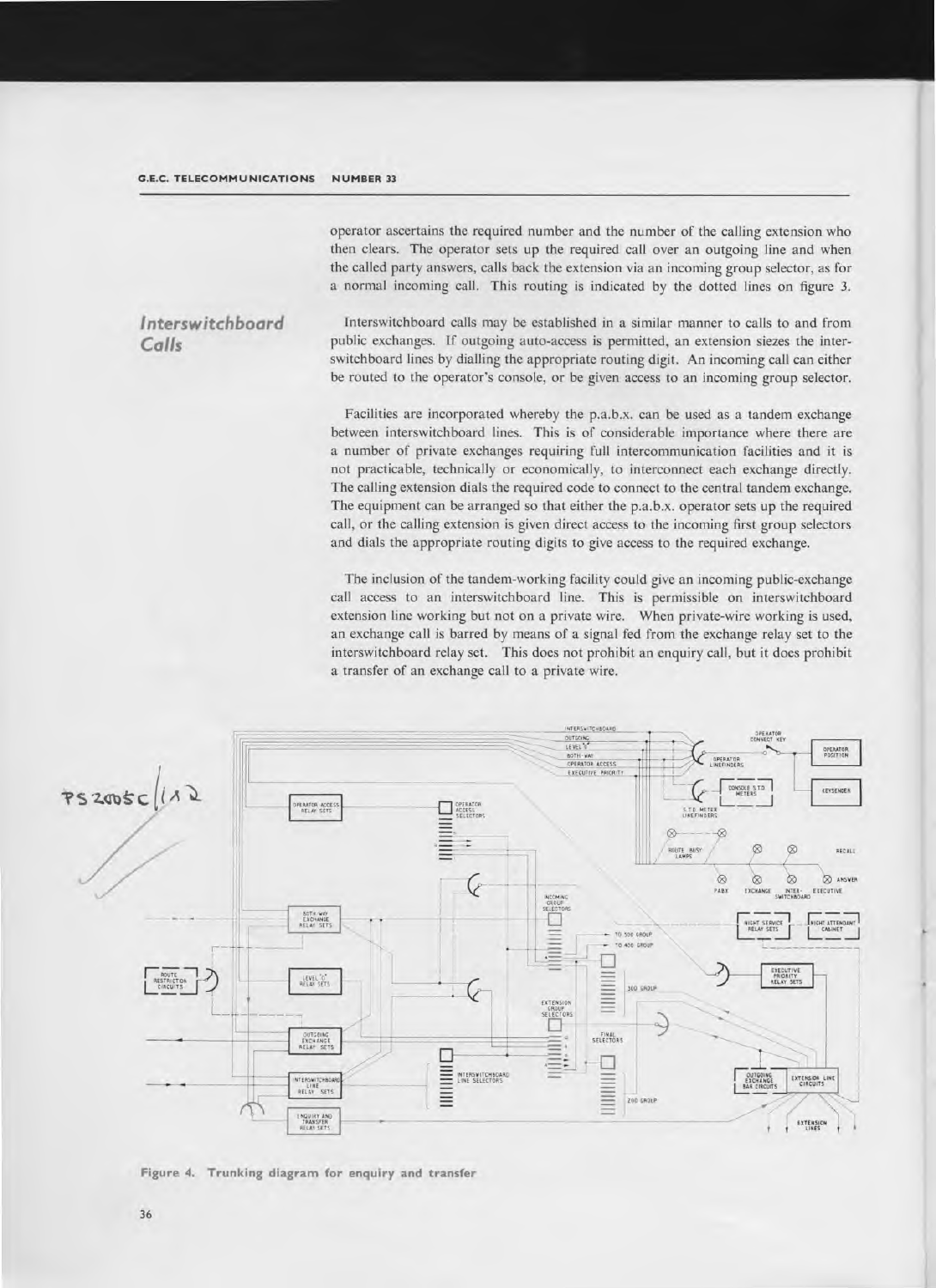### **Enquiry and Transfer**

The enquiry and transfer facility can only be used when an extension is connected to an external call. To initiate an enquiry call, the extension presses an **ENQUIRY** button on the instrument to apply a signal to the exchange relay set. Figure 4 shows the condition that exists when it is required to initiate an enquiry call from an incoming public-exchange call. This signal fulfils two functions: first, it seizes a vacant enquiry relay set, and second it enables a hold loop to be applied to the exchange line. When this sequence is complete, the extension has access to an extension group selector. A second extension number can then be dialled while the exchange line is still held at the exchange relay set. If all the enquiry circuits are busy, "operator recall" is automatically given and the operator can be requested to transfer the call if this is required. At the completion of the enquiry, the first extension presses the **ENQUIRY** button again to release the enquiry call and restore connexion to the exchange line. If the first extension desires to transfer the call to the second extension, all the first extension has to do it replace the handset. The call is then extended to the second extension, via the enquiry circuits, and the incoming selector lines are cleared. If an extension calls another extension for the purpose of transferring an incoming call and receives no reply, or, conversely, the wanted extension is engaged at that time, any attempt made to evade the responsibility of further dealings with the call by replacing the extension instrument handset results in the telephone instrument receiving continuous ringing current. Ringing continues unabated until communication has been re-established with the original calling party. The provision of this safeguard ensures that virtually no calls can be "lost" through negligence or design and that a transfer can be only effected after the desired party has answered his or her telephone.

### **Executive Services**

When required, executives can be given direct access to the operator immediately on raising the handset. When the handset is lifted, an executive linefinder hunts for the line and passes the signal direct to an **EXECUTIVE ANSWER** lamp on the console. If the executive does not require operator assistance, normal access is gained to the p.a.b.x. equipment by pressing a button on the instrument.

A further facility that can be incorporated is that of executive right-of-way (E.R.O.W.). This can only be included when permitted by the local Telephone Administration. If  $a_{12} \leq \omega_c$ executive dials a busy extension, he can superimpose an "executive waiting" tone on the conversation by dialling the additional digit '1', the executive's speech circuit is unconnected at this stage. As soon as the wanted extension clears, the bell rings and the call can be completed.

### **Night Service**

To provide maximum telephone facilities out of normal working hours, night-service operation is introduced. It will be appreciated that virtually all outgoing calls can be established in the normal manner by extensions dialling direct, restricted or barred extensions have to make calls via the night-service attendant, where such facility exists. Because the operator's console is unstaffed, a different system for dealing with incoming calls is required.

The simplest method of night service is to have one or more bells situated around the establishment which ring when an incoming call is waiting. Any extension can gain access to the calling line by dialling digit '8' and the circuit is completed via the extension group selectors (and the level '8' linefinders if the number of exchange lines exceeds ten) figure 5. The call can then be completed to the wanted party by the enquiry and transfer facility. If a second call is waiting while an extension is connected to the first call, the common bells continue to ring. The calling bells are separate from the normal instrument bells.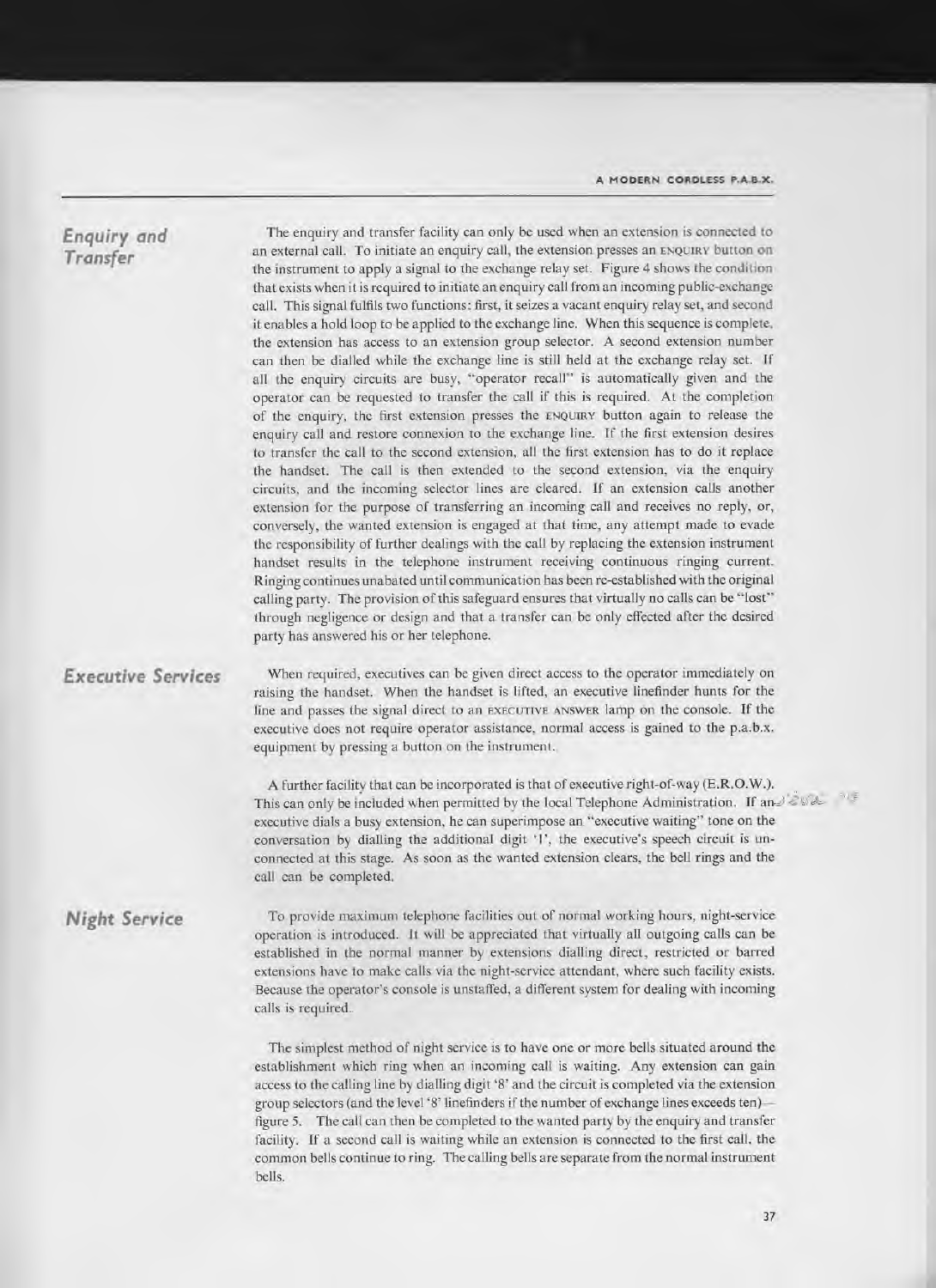

**Figure 5. Trunking diagram for night-service operation** 

A second method is to route each exchange line, or group of exchange lines, to selected extensions. In this case the selected extension has direct access to the incoming line without dialling digit '8', instead of a common bell, the bell of the designated telephone rings. If the extension is using his telephone when an incoming exchange call requires his attention, a "ticker" tone is introduced on the existing conversation to indicate the fact.

When it is required to have the night service under the control of, for example, the night security staff, a night-service attendant's cabinet can be installed, a typical example of which is shown in figure 6. All incoming calls are routed to the cabinet and indicated by lamps. The attendant is able to connect to or hold calls in much the same way as the night service extension. The main difference is that two or more answering circuits are available and trunk offering can be given.

These lines enable a conference to take place by telephone while the participants remain at their desks. The connexions can be set up from a single point, for example, from the supervisor's position or from a selected extension. The conference may be entirely between extensions, or may include one public exchange or interswitchboard line. In any event, the number of extensions that may participate will depend on the line-loading conditions as fixed by the local Administration. *Conference Lines* 

*Fault Location Alarms* 

When an operator, attempting to originate or answer a call, encounters a fault that appears to lie in the relay set on which the particular operator linefinder stands, the faulty set can be identified and busied out by means of a line identification cabinet, (figure 7), usually mounted adjacent to the console. The cabinet contains a series of lamps,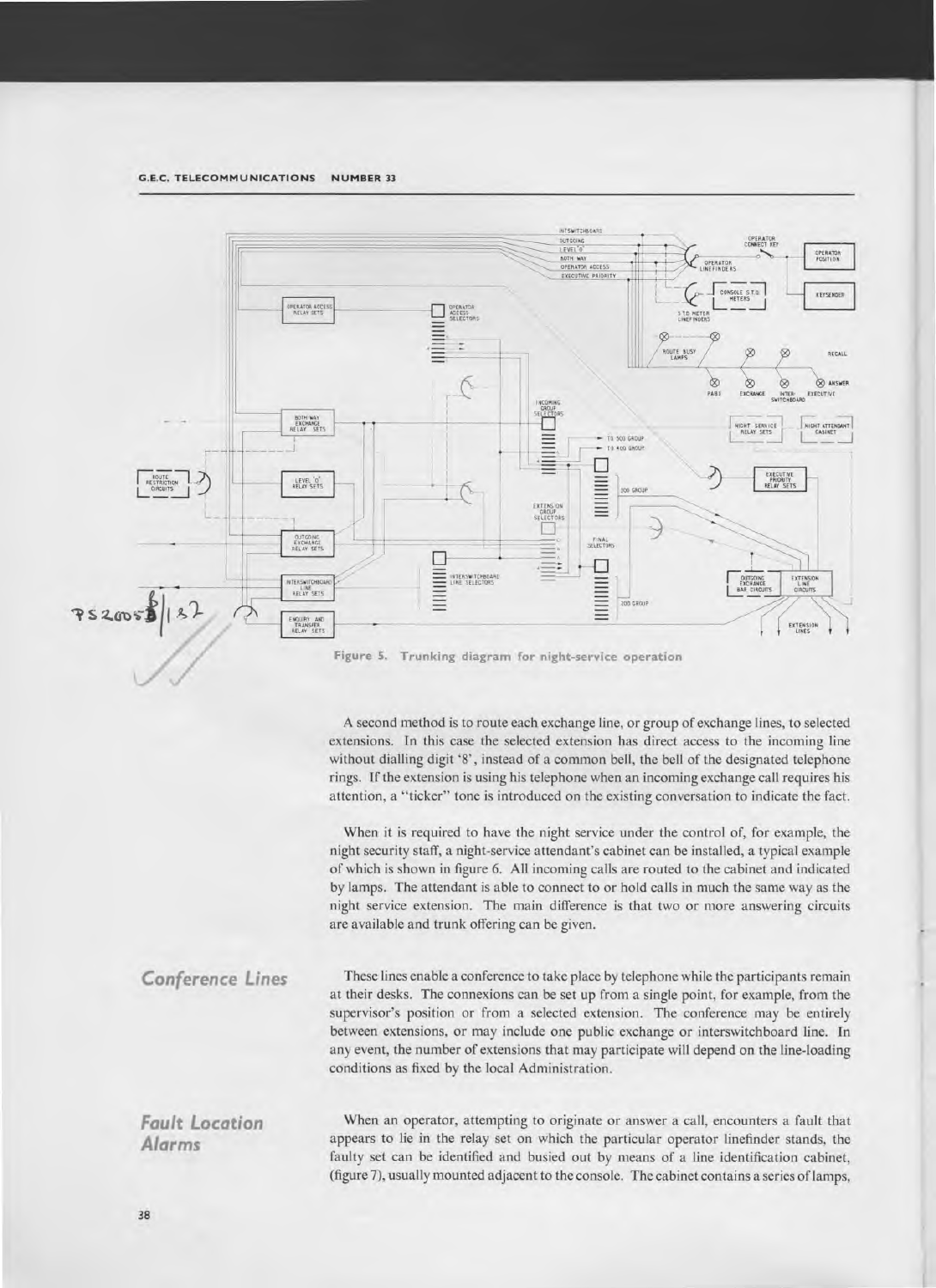one for each relay set, and associated **BUSY** keys. The relevant console **CONNECT** key is left operated while the cabinet **LINE** key is operated until a **LINE** lamp glows. This lamp indicates the relay set concerned. To busy out the relay set, the appropriate **BUSY** key is pressed. Additional lamps are provided to give the operator an indication of any alarm conditions in the automatic equipment. Any faults arising that adversely affect the operation of the exchange give rise to audible and visible alarms on the automatic equipment and/or at the console. An alarm signal is caused by any of the following:

Ringing supply failure All connect circuits busy

Blown fuse Failure of charging equipment supply Selector failing to restore to normal Permanent loop on an extension line



cabinet cabinet



Figure 6. Night attendant's Figure 7. Line identification

The automatic switching apparatus is mounted on single-sided open racks providing easy access to the equipment for maintenance (see figure 8). The racks are 7 ft 6 in high (225 cm) and 4 ft 6 in (137 cm) wide, except the combined M.A./ringer rack, which is 7 ft 6 in high and 2 ft 9 in (84 cm) wide. A main distribution frame is provided to facilitate connexions between the extensions, exchange lines, interswitchboard lines, and the exchange. The system comprises five different racks.

Line and final selector rack Operator's connect rack Relay set rack

Group selector rack Combined M.A./ringer rack

Easily removable metal covers protect the relays against dust and damage. All apparatus is the same as that standardised for large public exchanges in many parts of the world, and includes the G.E.C. SE.50 two-motion selector. Throughout, the exchange and apparatus are designed to give ease of maintenance.

The line and final selector rack accommodates the equipment for one hundred line circuits, linefinders and allotters for these hundred extensions, and twenty final selectors. In addition, any s.t.d. charging meters are fitted to this rack. They can be connected one per public exchange line and also one per extension line, if required. The group selector rack accommodates sixty group selectors and the relay set rack twenty relay sets for exchange or interswitchboard lines together with the relay sets for call-back and automatic transfer service. The operator's connect rack carries the relays and other apparatus associated with the operator's position as well as the keysender equipment. The ringing machines, associated control relay sets, alarms and '0' level relay sets and other miscellaneous apparatus are situated on the combined M.A./ringer rack.

#### **Exchange Equipment**

 $125$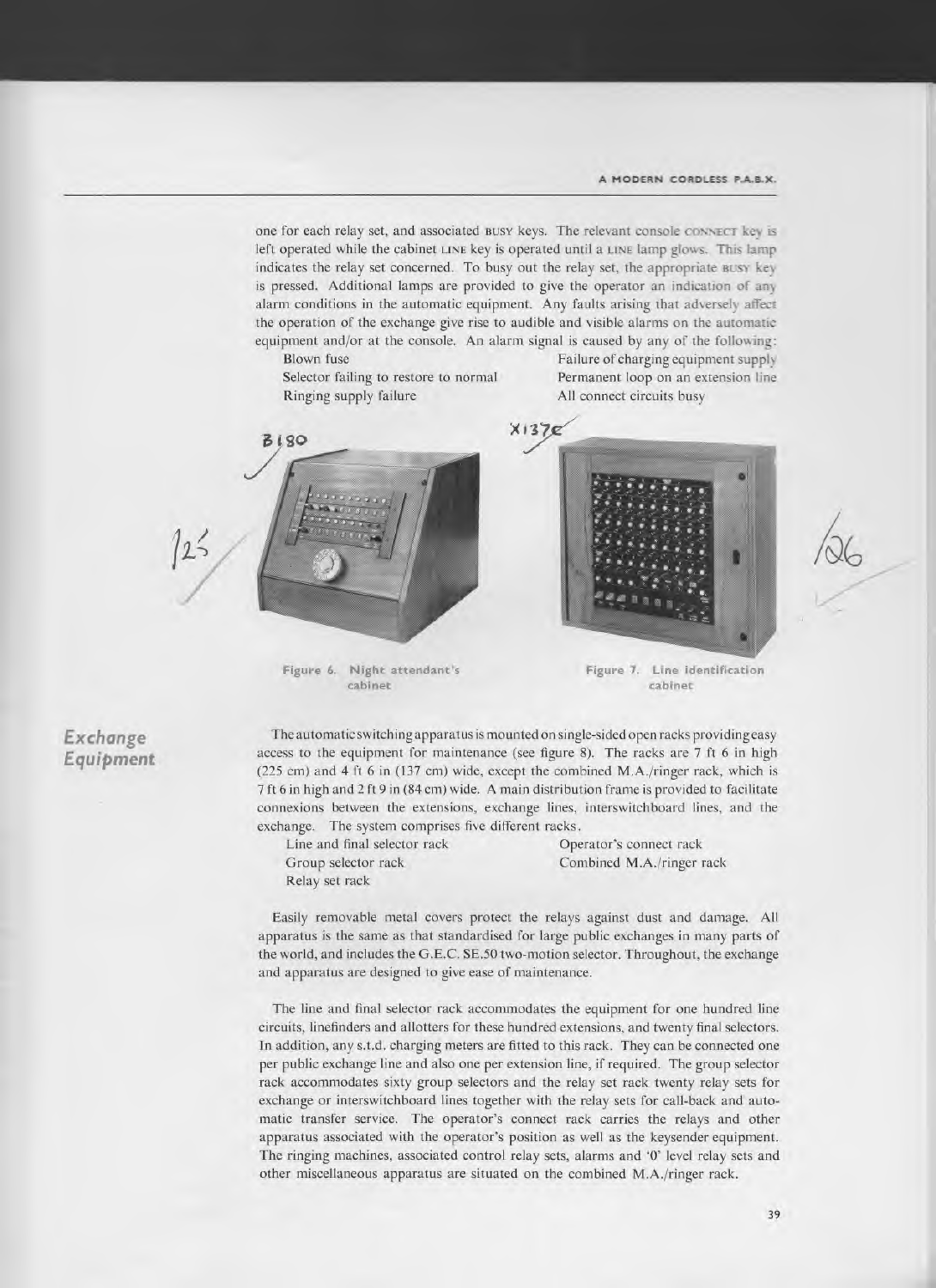

Power Equipment The exchange operates on a 50-volt d.c. power supply. This is in the form of a leadacid battery floating across the terminals of a constant-potential rectifier unit operating from the a.c. mains supply. When the mains supply is d.c., a motor-generator or rotary transformer converts the mains supply to the required voltage. With this arrangement a charge/discharge system is used. This ensures that the battery connected to the mains is isolated from the exchange. Service tones, *i.e.,* dial, ringing, busy, N.U. and warning tones are generated by a battery-driven ring and tone machine. Two machines are provided and in the event of failure of one, a standby is brought into service automatically.

**Line Requirements** Any isolated twin conductor, suitably protected if exposed to risk of damp or mechanical damage, may be used to connect the telephones to the exchange, provided the line loop resistance does not exceed 600 ohms. This can be extended to 1000 ohms by the addition of auxiliary equipment. A third wire is connected from each telephone to a nearby earth (ground) point; if there is no convenient earth, the third wire is run to the exchange. Table 1 gives examples of maximum lengths for various line conductors.